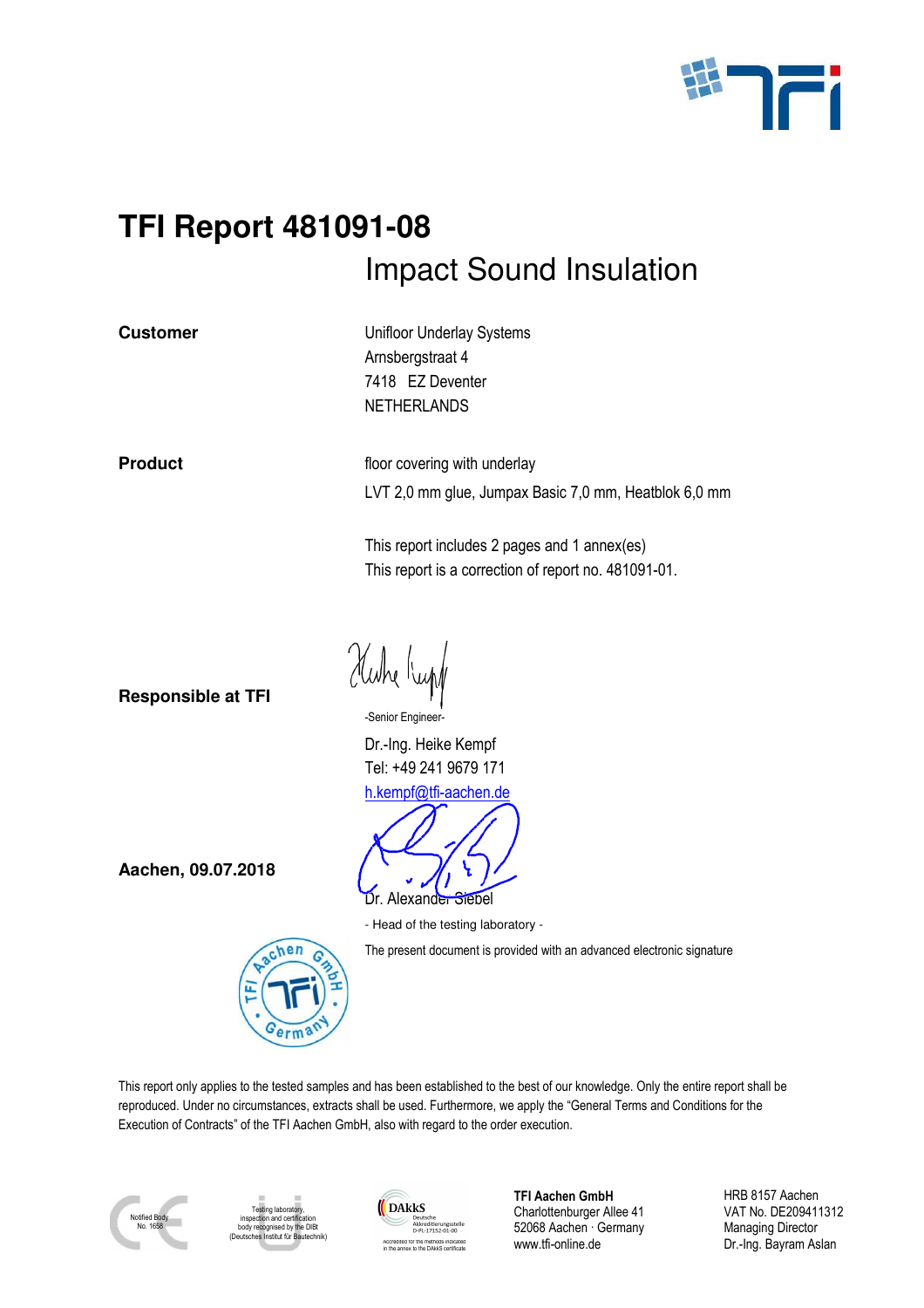

# **1 Transaction**

| Test order          | impact sound insulation according to EN ISO 10140     |
|---------------------|-------------------------------------------------------|
| Order date          | 14 June 2018                                          |
| Your reference      | F. Vousten                                            |
| Product designation | LVT 2,0 mm glue, Jumpax Basic 7,0 mm, Heatblok 6,0 mm |
| TFI sample number   | 18-06-0212, 18-06-0210, 18-06-0211                    |

# **2 Product Specification**

#### **Construction (from top to bottom)**

| <b>Product designation</b> |                      | TFI sample number        |
|----------------------------|----------------------|--------------------------|
| LVT 2,0 mm glue            |                      | 18-06-0212               |
| Jumpax Basic 7,0 mm        |                      | 18-06-0210               |
| Heatblock 6,0 mm           |                      | 18-06-0211               |
|                            |                      |                          |
| 18-06-0212                 | 18-06-0210           | 18-06-0211               |
| <b>Results</b><br>3        |                      |                          |
| Impact sound insulation    | $\Delta L_w = 22$ dB | $\Delta L_{lin} = 10$ dB |
| 4 Anneyes                  |                      |                          |

#### **4 Annexes**

Impact sound insulation TS 481091-08<sup>a</sup>

The annexes marked <sup>a</sup> are based on tests accredited in accordance with EN ISO/IEC 17025.



Testing laborato inspection and certification body recognised by the DIBt (Deutsches Institut für Bautechnik)



**TFI Aachen GmbH** Charlottenburger Allee 41 52068 Aachen · Germany www.tfi-online.de

Page 2 of 2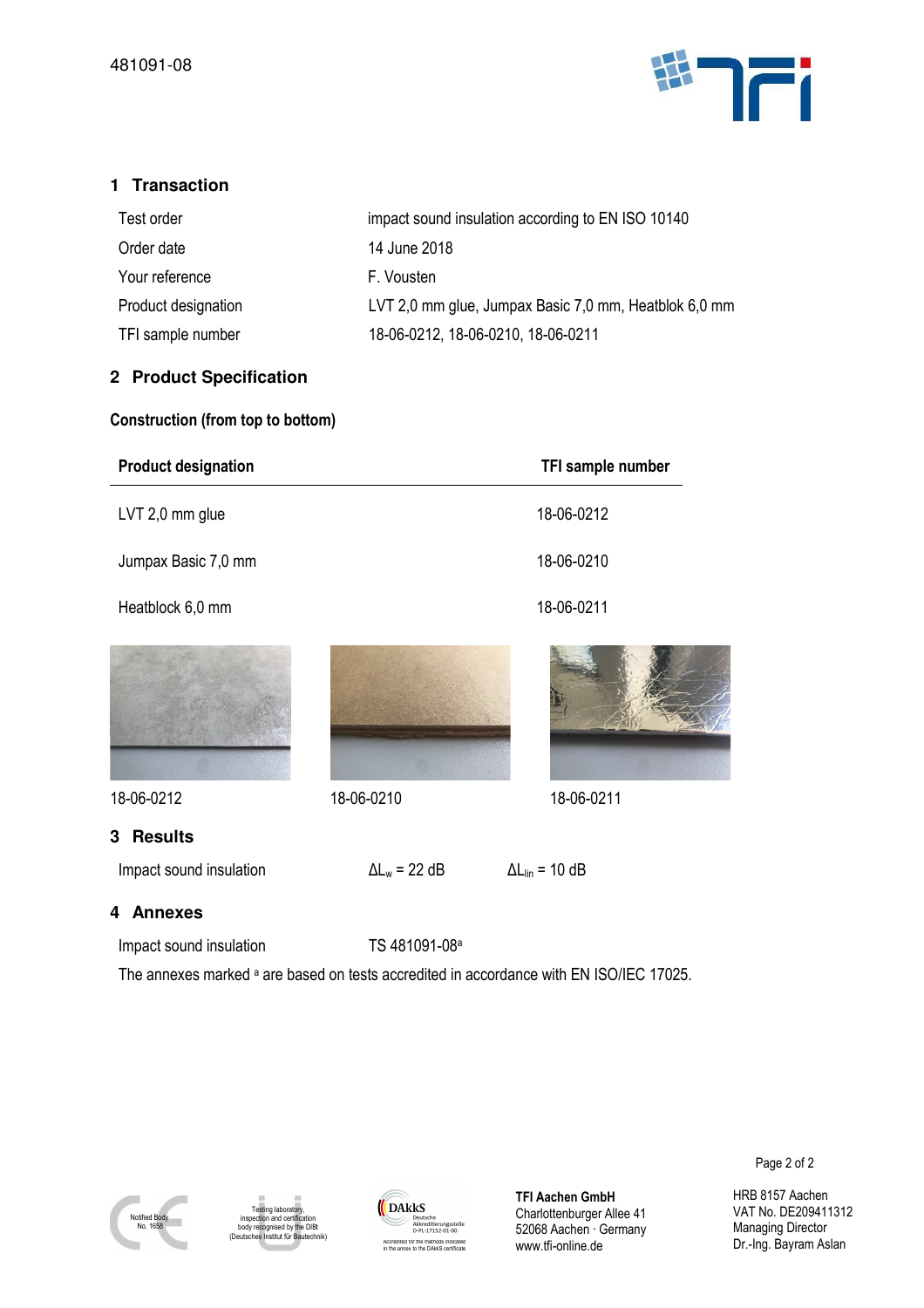

# **Annex TS** - Impact Sound Insulation

# **1 Transaction**

| Product designation | LVT 2,0 mm glue, Jumpax Basic 7,0 mm, Heatblok 6,0 mm |
|---------------------|-------------------------------------------------------|
| TFI sample number   | 18-06-0212, 18-06-0210, 18-06-0211                    |
| Testing period      | 14 June 2018                                          |

#### **2 Test Method / Requirements**

| EN ISO 10140-1:2014  | Acoustics - Laboratory measurement of sound insulation of building<br>elements - Part 1: Application rules for certain products         |
|----------------------|-----------------------------------------------------------------------------------------------------------------------------------------|
| EN ISO 10140-2:2010  | Acoustics - Laboratory measurement of sound insulation of building<br>elements - Part 2: Measurement of airborne sound insulation       |
| EN ISO 10140-3:2015  | Acoustics - Laboratory measurement of sound insulation of building<br>elements - Part 3: Measurement of impact sound reduction          |
| EN ISO 10140-4:2010  | Acoustics - Laboratory measurement of sound insulation of building<br>elements - Part 4: Measurement procedures and requirements        |
| EN ISO 10140-5:2014  | Acoustics - Laboratory measurement of sound insulation of building<br>elements - Part 5: Requirements for test facilities and equipment |
| EN ISO 717-1:2013    | Acoustics - Rating of sound insulation in buildings and of building<br>elements - Part 1: Airborne sound insulation                     |
| EN ISO 717-2:2013    | Acoustics - Rating of sound insulation in buildings and of building<br>elements - Part 2: Impact sound reduction                        |
| EN ISO 12999-1: 2014 | Acoustics - Determination and application of measurement uncertainties<br>in building acoustics - Part 1: Sound insulation              |

# **3 Remarks**

None

# **4 Measuring Operation**

| Measurement of the impact sound<br>pressure level: | Using 4 fixed microphone positions, with 1 tapping machine position for<br>each microphone position<br>(The single results of the one-third-octave-bands were averaged on an<br>energy basis) |
|----------------------------------------------------|-----------------------------------------------------------------------------------------------------------------------------------------------------------------------------------------------|
| Test surface:                                      | approx. $10 \text{ m}^2$                                                                                                                                                                      |
| Category:                                          | II                                                                                                                                                                                            |
| Connection with the floor:                         | loose laid                                                                                                                                                                                    |





**TFI Aachen GmbH** Charlottenburger Allee 41 52068 Aachen · Germany www.tfi-online.de

Page 1 of 3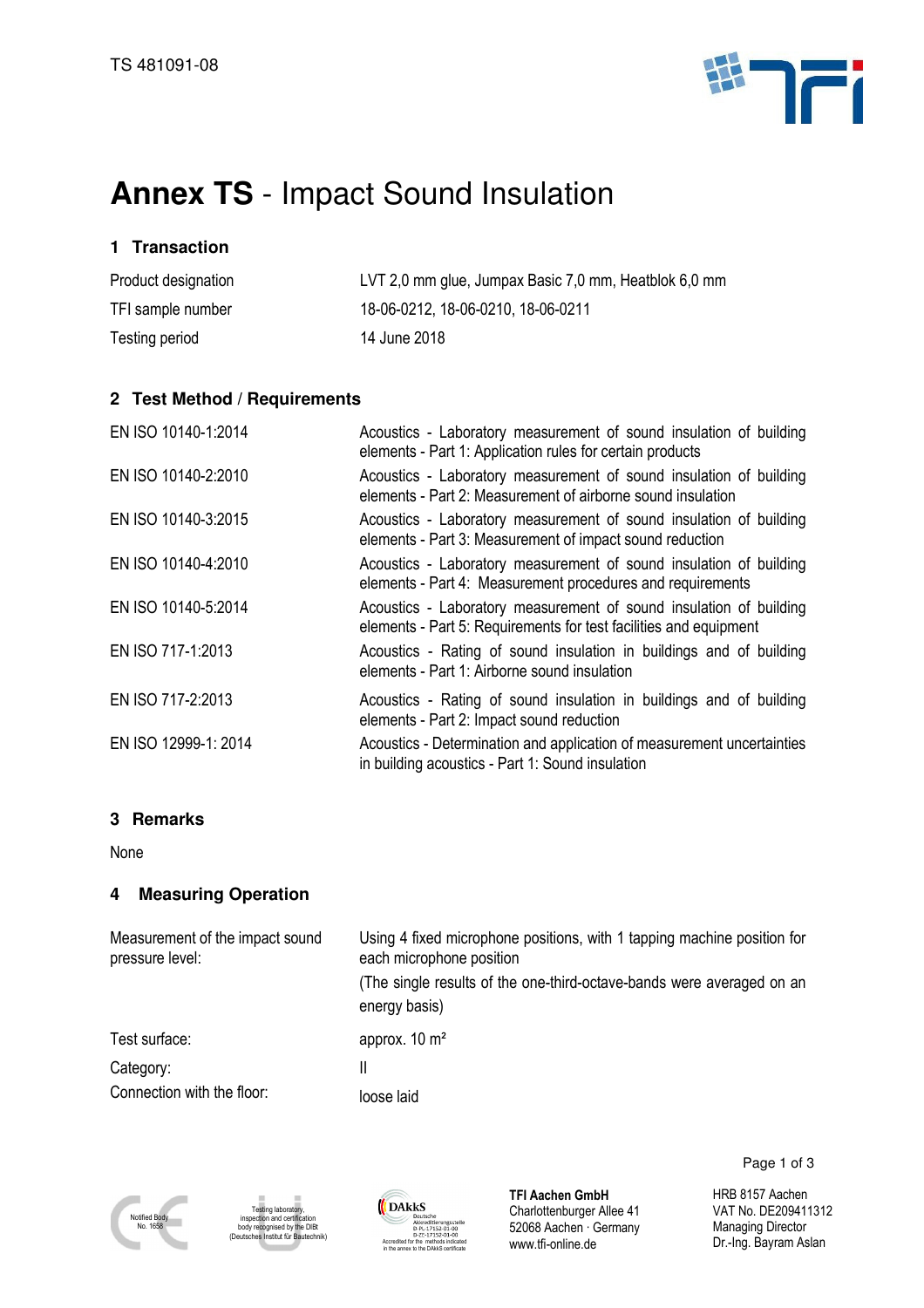

| Damage to the sample:<br>Corrections: | None<br>None, since<br>- background noise corrections not relevant<br>- airborne sound corrections not relevant                              |
|---------------------------------------|----------------------------------------------------------------------------------------------------------------------------------------------|
| 5 Laboratories                        |                                                                                                                                              |
| Test rooms:                           | Laboratories of the TFI Aachen GmbH, Hauptstrasse133, 52477 Alsdorf, Germany                                                                 |
| Sending room (1.04):                  | $V = 52.1$ m <sup>3</sup> (with diffusers)                                                                                                   |
| Receiving room (0.01):                | 4.05 m x 3.95 m x 3.33 m + 2.00 m x 0.98 m x 0.18 m; V = 53.6 m <sup>3</sup> (cuboid room, with<br>diffusers)                                |
| Reference floor:                      | 4.27 m x 4.46 m; S = 19.04 m <sup>2</sup>                                                                                                    |
|                                       | 14 cm concrete slab floor with an area-related mass of<br>$m' \sim 322$ kg/m <sup>2</sup>                                                    |
| Flanking walls:                       | Lime sand brick walls with light wall facings (facing shell d= 12cm)<br>with an average area-related mass of $m' \sim 330$ kg/m <sup>2</sup> |
| <b>6 Measuring Devices</b>            |                                                                                                                                              |
| Real time analyser:                   | Norsonic Nor140, SN: 1406926                                                                                                                 |
| Microphone:                           | Norsonic Type 1209/21134                                                                                                                     |
| Tapping machine:                      | NORSONIC, Type 211, SN: 502                                                                                                                  |
|                                       | (standard tapping machine with 3 feet and 5 hammers according to ISO<br>10140)                                                               |

# **7 Evaluation**

The impact sound pressure level generated by the standard tapping machine is measured in the receiving room under a bare heavy floor with and without a floor covering. The impact sound reduction is determined on the basis of the measured values as follows:

∆*L* = *L*n,0 - *L*<sup>n</sup> (dB)

*L*<sub>n,0</sub> Impact sound pressure level without a floor covering (dB)

*L*n Impact sound pressure level with a floor covering (dB)

For the evaluation of the weighted reduction in impact sound pressure level ∆Lw, the relevant reference curve is shifted in increments of 1 dB towards the measured curve until the sum of unfavourable deviations is as large as possible, but not more than 32 dB.



Testing laboratory, and ce<sup>-</sup> ognised by the DIBt (Deutsches Institut für Bautechnik)



**TFI Aachen GmbH** Charlottenburger Allee 41 52068 Aachen · Germany www.tfi-online.de

Page 2 of 3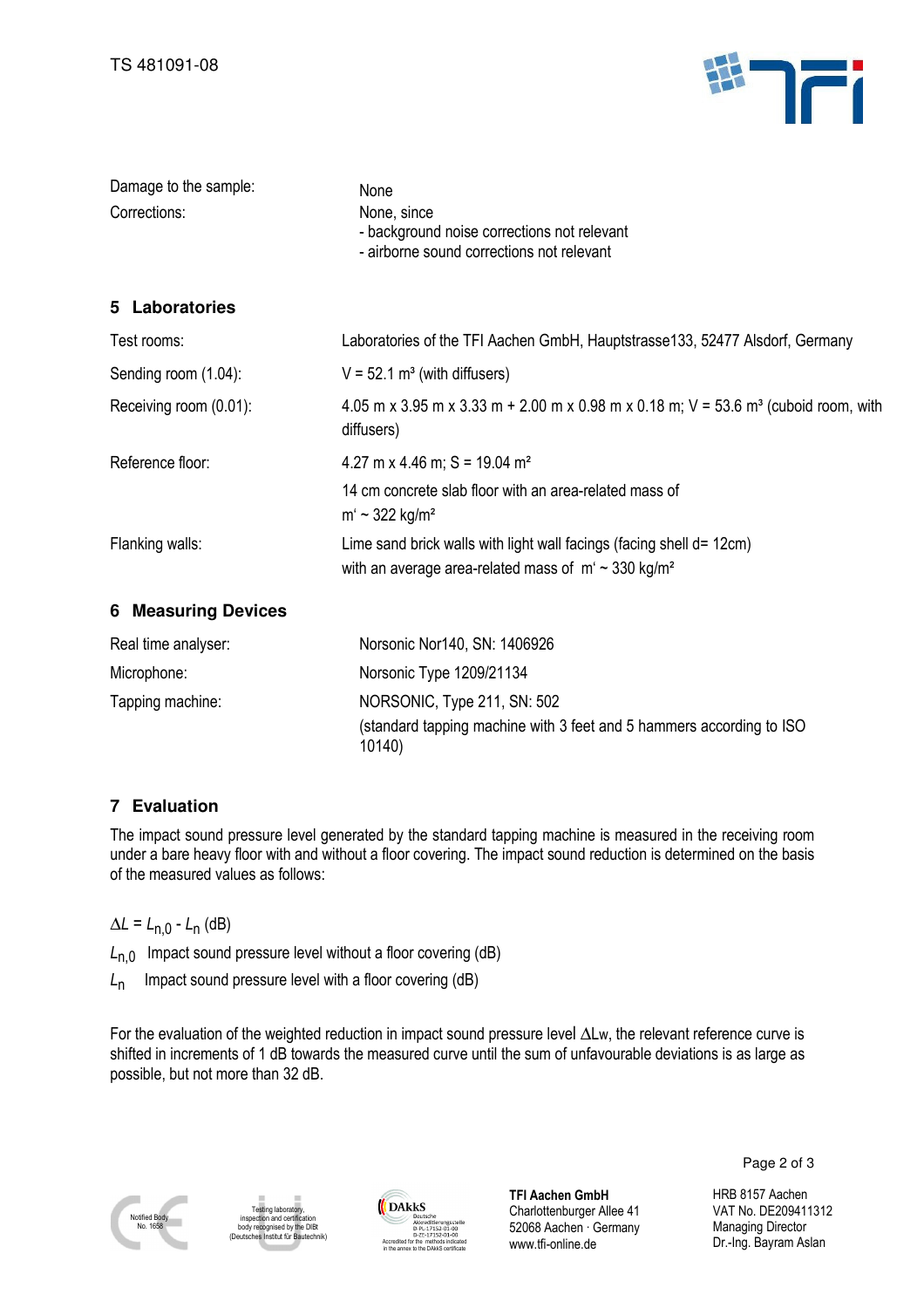

The linear impact sound level ΔL<sub>lin</sub> is determined according to the following equation:

$$
\Delta_{\text{Lin}} = L_{n,r,0,w} + C_{1,r,0} - (L_{n,r,w} + C_{1,r}) = \Delta L_w + C_{1,\Delta}
$$

| $L_{n,r,w}$     | is the calculated weighted normalized impact sound pressure level of the reference floor with the<br>floor covering under test |
|-----------------|--------------------------------------------------------------------------------------------------------------------------------|
| $L_{n,r,0,w}$   | 78 dB, calculated from L <sub>n.r.0</sub> according to Section 4.3.1 of DIN EN ISO 717-2: 2013                                 |
| $C_{1,r}$       | Spectrum adaptation term for the reference floor with the floor covering to be tested                                          |
| $C_{\vert r,0}$ | -11 dB, spectrum adaptation term for the reference floor with $L_{n,r,0}$ determined according to                              |
|                 | Annex A, Section A.2.1 of DIN EN ISO 717-2:2013                                                                                |

# **8 Note**

The results are based on measurements performed under laboratory conditions with artificial excitation (standard procedure). The test results are applicable in due consideration of the national provisions and the local circumstances and/or constructions.



ing labora inspection and certification body recognised by the DIBt ..........<br>stitut für B



**TFI Aachen GmbH** Charlottenburger Allee 41 52068 Aachen · Germany www.tfi-online.de

Page 3 of 3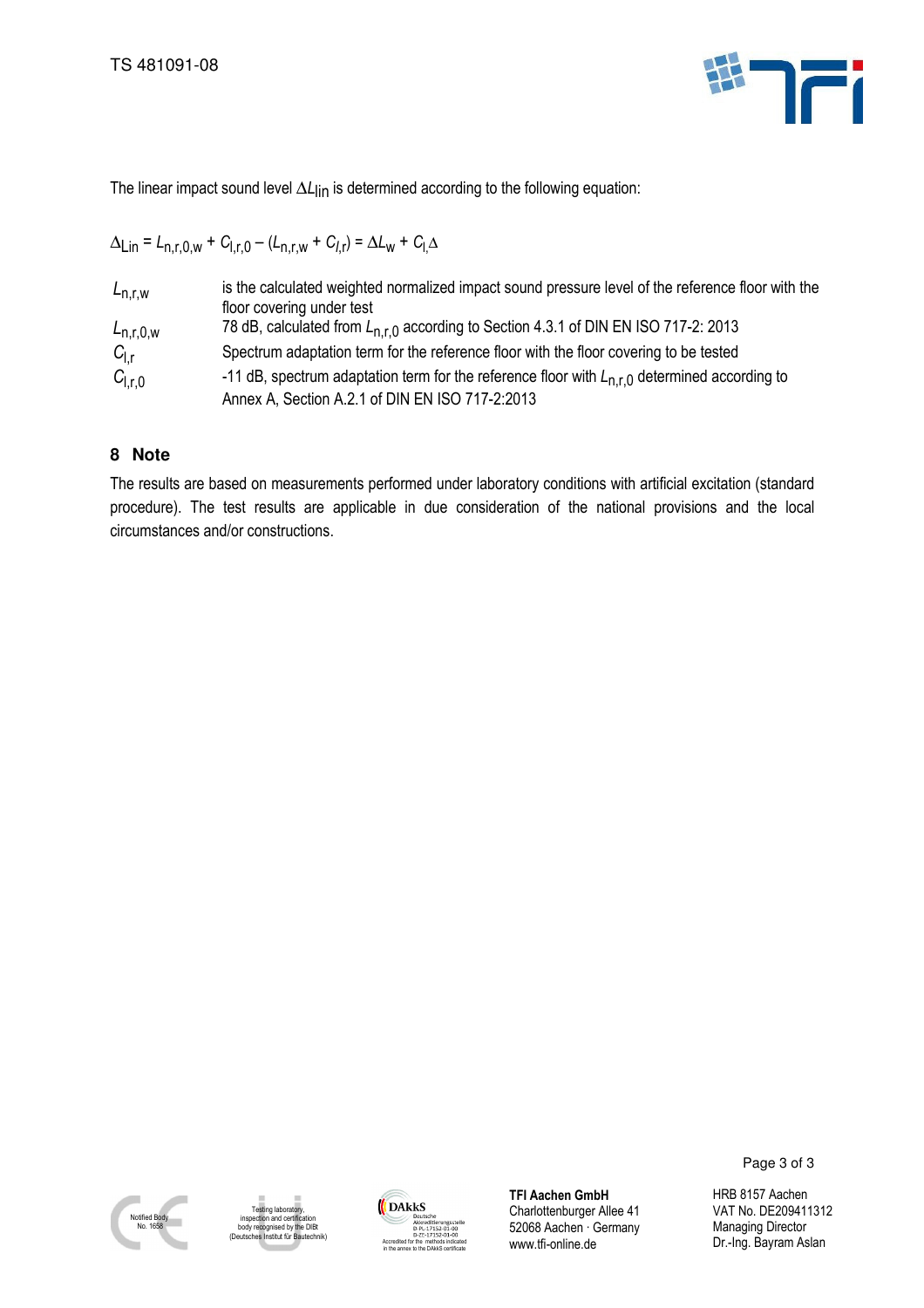# **Impact sound insulation according ISO 10140-1 TS 481091-08**

Page 1 of 2

Annex TS − Impact sound insulation Product name: LVT 2,0 mm glue, Jumpax Basic 7,0 mm, Heatblok 6,0 mm Laboratory measurements of the reduction of transmitted impact noise by floor coverings on a heavyweight reference floor TFI sample number: 18-06-0212, 18-06-0210, 18-06-0211 Testing period: 14.06.2018



 $\Delta L_{lin}$  = 10 dB The results are based on measurements, which were performed under laboratory conditions with artificial excitation (standard procedure). 10

 $\Delta L_w$  = 22 dB  $C_{I,\Delta}$  = -12 dB  $C_{I,r}$  = 1 dB



 $C_{1,r} = 1$